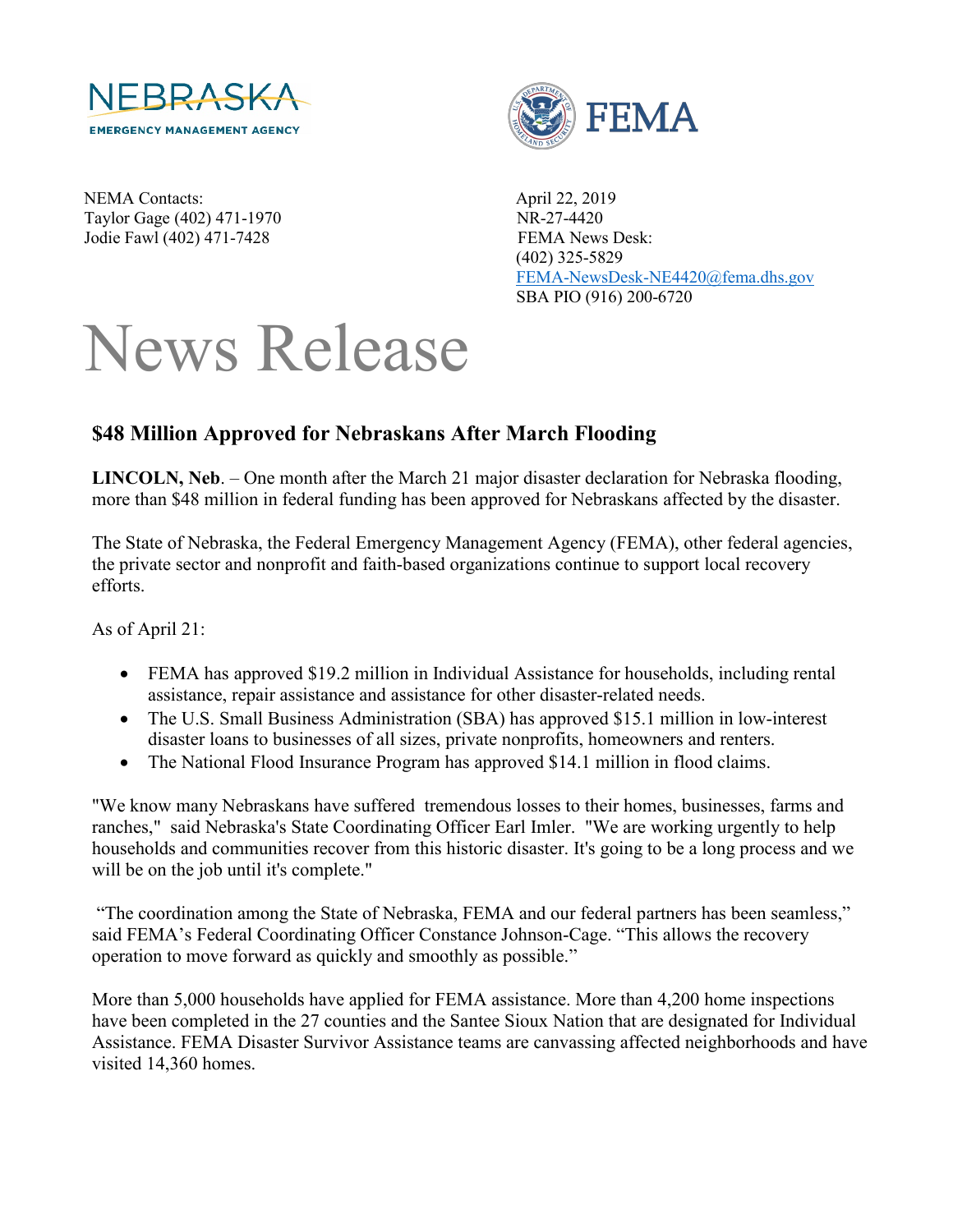Disaster Recovery Centers are providing one-on-one help for survivors. Recovery specialists from FEMA and SBA provide information on available services, explain assistance programs and help survivors complete or check the status of their applications.

The U.S. Department of Agriculture (USDA) conducted aerial operations to assess impacts in 65 counties and assisted in the recovery of 628 animal carcasses. The Food and Nutrition Service, in collaboration with the state, has provided food benefits to more than 7,500 low-income households affected by the flooding. USDA also activated several programs to help agricultural interests recover from the disaster.

The U.S. Army Corps of Engineers (USACE) conducted debris surveys in many communities and participated in an interagency Joint Nebraska/Iowa Flood Mitigation Task Force.

The U.S. Environmental Protection Agency (EPA) provided technical support and conducted aerial and land-based reconnaissance of flooded areas along the Missouri, Niobrara, Elkhorn, Platte and Loup Rivers. EPA also established contracts and a scope of work for recovery and disposal of oil/hazmat orphan containers and household hazardous waste.

The U.S. Department of Housing and Urban Development (HUD) provided foreclosure relief, loan modifications, mortgage insurance and other forms of assistance to people affected by the disaster.

More than 6,300 Nebraskans were provided emergency shelter by the American Red Cross. More than 154,000 meals were served by American Red Cross, the Salvation Army, Southern Baptist Disaster Relief and Operation BBQ.

Recovery activities continue at an urgent pace. The State of Nebraska is leading a Housing Task Force in partnership with FEMA and other agencies to address housing shortages and unmet needs in Nebraska communities affected by flooding. The state is conducting applicant briefings for public entities applying for FEMA's Public Assistance Program. FEMA continues to process applications for Individual Assistance. Communities are removing debris from the flood. The state and FEMA are planning hazard mitigation actions that will reduce the potential for damage from future storms.

## **How to register with FEMA:**

- Online, visit [DisasterAssistance.gov.](http://www.disasterassistance.gov/)
- On a smart phone, download the [FEMA app](https://www.fema.gov/mobile-app) and click on "disaster resources," then "apply for assistance online."
- By phone, call FEMA's toll-free registration line at **800-621-3362** or **800-462-7585 (TTY).**
- Visit an open **Disaster Recovery Center** and speak to a FEMA specialist one-on-one. To find the nearest DRC, go online to [FEMA.gov/DRC.](http://www.fema.gov/DRC)

For SBA information, businesses and residents can visit *[SBA.gov/disaster](http://www.sba.gov/disaster)* call SBA's Customer Service Center at **800-659-2955** or email *[disastercustomerservice@sba.gov.](mailto:disastercustomerservice@sba.gov)* TTY users may call **800-877-8339**.

For flood insurance information, visit [FloodSmart.gov o](http://www.floodsmart.gov/)r call the NFIP helpdesk at **800-427-4661**.